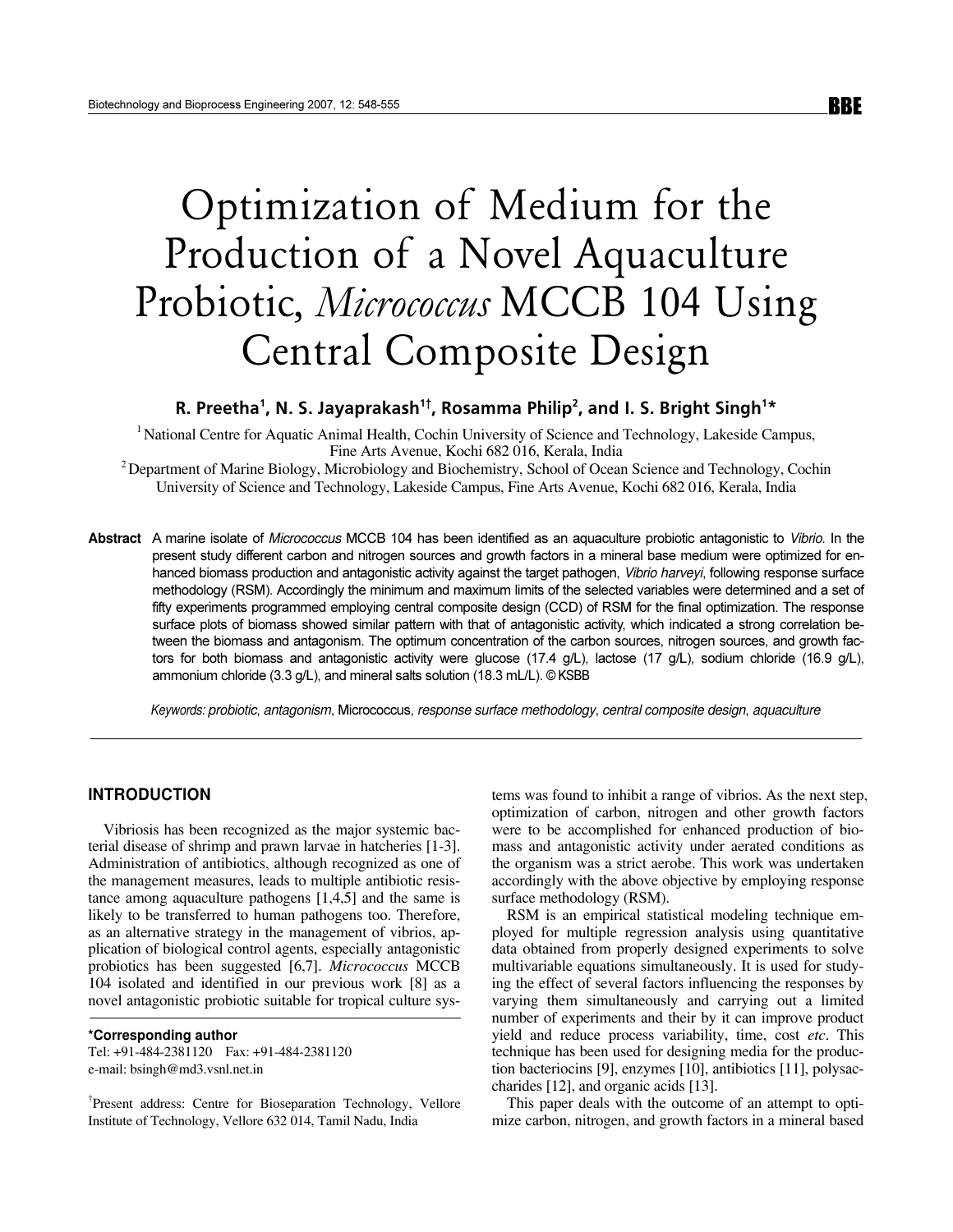medium M-9 [14] for both biomass production and antagonistic activity employing central composite design of RSM.

## MATERIALS AND METHODS

#### Bacterial Strain and Inoculum Preparation

The organism (Micrococcus MCCB 104), used in this study was previously described by Jayaprakash et al. [9] and formed part of the culture collection of National Centre for Aquatic Animal Health, Cochin University of Science and Technology, Kerala, India. The organism was grown on ZoBell's marine agar 2216E (HiMedia, India), harvested in sterile saline (0.85% NaCl) and used as the inoculum.

#### Screening and Selection of Nutrients

Different C-sources (glucose, sucrose, galactose, maltose, fructose, lactose, arabinose, cellobiose, mannose, ribose, trihalose, xylose, rhamnose, manitol, sorbitol, starch, succinic acid, dextrin, glycerol, potassium sodium tarterate, pyruvic acid, sodium acetate, sodium citrate, and sodium gluconate; HiMedia, India) were screened as described by Oliver [15] as the sole source of carbon based on biomass production and antagonistic activity. Among them five carbon sources such as glucose, fructose, lactose, maltose, and sucrose were selected for further screening (for both biomass production and antagonistic activity) at  $1\%$  (w/v) level in M-9 mineral medium [Na<sub>2</sub>HPO<sub>4</sub>:  $0.68\%$  (w/v), KH<sub>2</sub>PO<sub>4</sub>:  $0.3\%$ (w/v), NH<sub>4</sub>Cl:  $0.1\%$  (w/v), MgSO<sub>4</sub>.7H<sub>2</sub>O:  $0.049\%$  (w/v), CaCl<sub>2</sub>:  $0.001\%$  (w/v)] supplemented with 2% (w/v) NaCl. Ammonium chloride, ammonium nitrate, ammonium sulphate, calcium nitrate, potassium nitrate, sodium nitrate, and urea were screened as sole N-source at 0.2% level in the same medium without nitrogen source. Twenty four amino acids [DL-Ala, DL-2-amino-n-butyric acid, L-Arg-monohydrochloride, DL-Asp, L-Cys-hydrochloride, L-Cys, 3-(3,4 dihydroxyphenyl) DL-Ala, L-Glu, Gly, L-His-monohydochloride, L-hydroxy-Pro, L-Lue, L-Ile, DL-nor-Lue, L-Lysmonohydrochloride, L-Met, DL-Orn-monohydrochloride, L-Pro, DL-β-Phe, D-Ser, DL-Tyr, L-Trp, L-Tyr, and DL-Val (HiMedia, India) and Casamino acid (BD Biosciences, USA)] were screened as growth factors at 0.02% level and vitamins such as ascorbic acid, biotin, cyanocobalamine, folic acid, inositol, pantothenic acid, riboflavin, and thiamine (HiMedia, India) at 0.002% level in a pattern of one at a time for biomass and antagonistic activity. All incubations were done at  $28^{\circ}$ C at pH 7.0 for 96 h.

#### **Shake Flask Experiment**

Primary screening of nutrients (one-at-a-time) and the final optimization of selected ingredients were carried out in Erlenmeyer flasks (250 mL capacity) with 100 mL mineral medium (M-9). Sugars, amino acids, and vitamins were filter sterilized using cellulose acetate membrane (Sartorius, India) having 0.22 μm porosity and added to sterile mineral medium. Subsequently pH was adjusted to 7.0 by using sterile 1 M NaOH and 1 M HCl, employing narrow range pH paper (Qualigens, India). All flasks throughout the study were inoculated with the culture to a final concentration equivalent to optical density (OD) 0.01 at  $A_{600}$  (10<sup>3</sup> CFU/mL) in 100 mL aliquots. Incubations were done at  $28^{\circ}$ C in a temperature controlled rotary shaker at 120 rev/min. NaCl content (2%, w/v), pH  $(7.0)$ , and temperature of incubation  $(28^{\circ}C)$  employed here were the ones optimized following RSM using ZoBell's broth (data not shown).

#### Analysis of the Sample

The broth cultures (1 mL) were aseptically withdrawn from the flasks at 24 h intervals. The cells were removed by centrifugation at  $10,000 \times g$  for 15 min and the supernatant adjusted to pH 7.0 using 1 M HCl, filter sterilized using cellulose acetate membrane (Sartorius) having 0.22 μm porosity and used for antagonism assay towards Vibrio harveyi. V. harveyi grown on ZoBell's Marine Agar slants were harvested in saline and OD adjusted to 1.5 at  $A_{600}$  and 500  $\mu$ L was plated on ZoBell's Marine agar 2216 E plates. Optical density and volume of cell suspension used for seeding the plates were kept constant throughout the experiment. Supernatant from the Micrococcus MCCB 104 culture was spotted in 20 μL aliquots and activity measured after 18 h of incubation (at  $28^{\circ}$ C) by measuring the inhibition zone as described earlier [9]. The pellets were repeatedly washed in sterile saline (0.8% NaCl) and OD at  $A_{600 \text{ nm}}$  was determined spectrophotometrically (UV-1601, Shimadzu, Japan) from which the dry cell mass was determined based on a plot of OD versus dry cell mass as described by Guerra and Pastrana [16].

#### Experimental Design and Optimization

The medium for the production of probiotic was first optimized by 'one-variable-at-a-time' approach. The minimum and maximum limits of the variables were determined and a set of fifty experiments was programmed employing response surface methodology (RSM). Central composite design (CCD) of the RSM was used for the final optimization experiment. CCD has three groups of design points: twolevel factorial or fractional factorial design points, axial points (some times called "star" points), and centre points. CCD's are designed to estimate the coefficients of a quadratic model. The experiments were done using a software Design Expert version 6.0.9 (StatEase, USA). Finally validation was carried out in shake flasks under conditions predicted by the model.

### RESULTS AND DISCUSSION

Micrococcus spp. has been isolated from various environments and some strains produce bacteriocins, which display broad spectrum of inhibitory activity against variety of pathogenic and nonpathogenic microorganisms [17,18]. In our previous paper [9], we reported that Micrococcus MCCB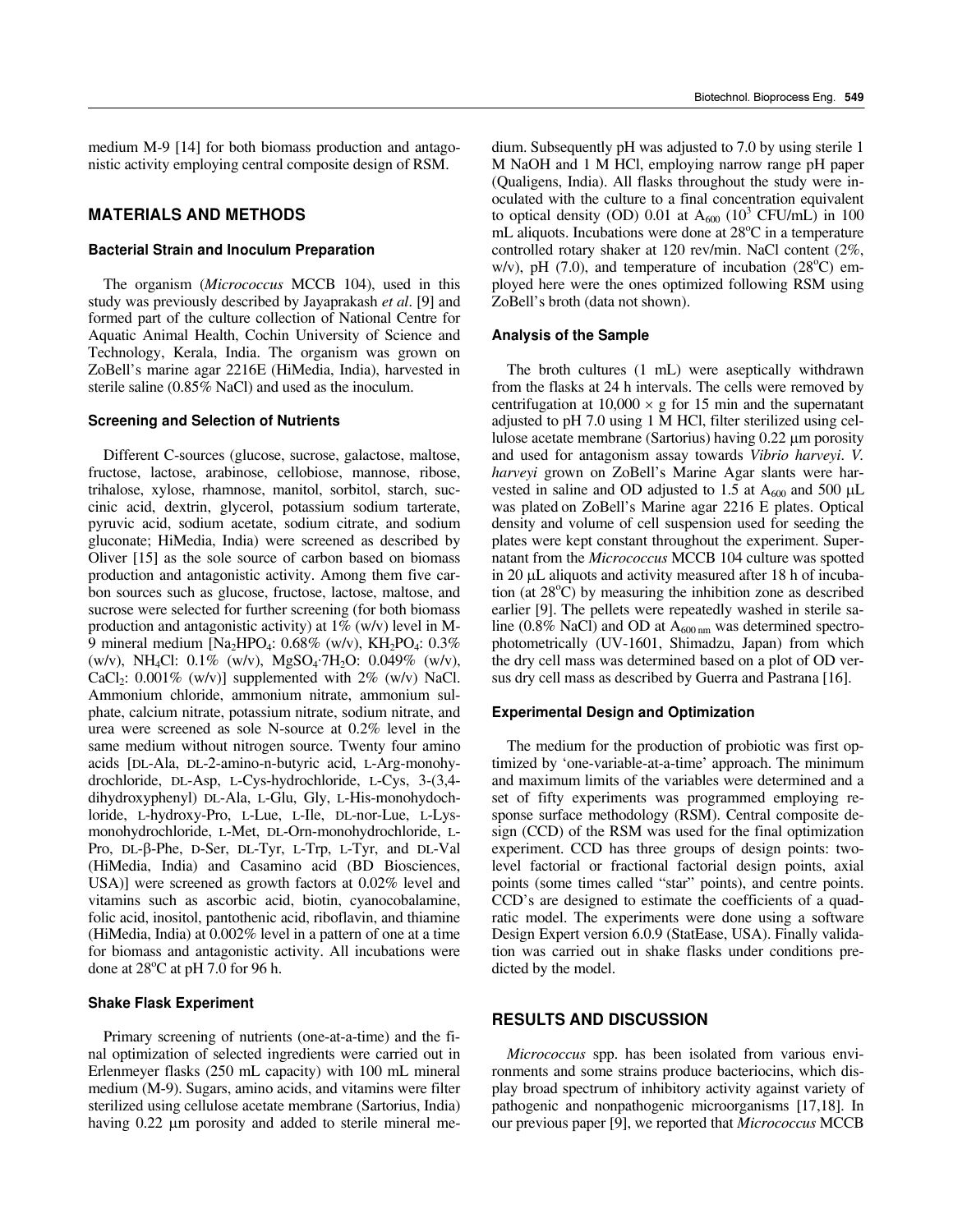| Expt.        | Glucose Lactose         |                  | Sodium   | Ammonium | Mineral salts       | Biomass (g/L) |           | Activity (Diameter of inhibition zone in mm) |           |
|--------------|-------------------------|------------------|----------|----------|---------------------|---------------|-----------|----------------------------------------------|-----------|
| No.          |                         |                  | chloride | chloride | solution            | Experimental  | Predicted | Experimental                                 | Predicted |
| $\mathbf{1}$ | $\sqrt{2}$              | $\boldsymbol{2}$ | 15       | 0.4      | 5                   | 0.6           | 0.56      | 12.33                                        | 10.75     |
| $\mathbf 2$  | $20\,$                  | $\mathbf 2$      | 15       | 0.4      | 5                   | $0.8\,$       | 0.91      | 15.33                                        | 15.29     |
| 3            | $\boldsymbol{2}$        | 20               | 15       | 0.4      | 5                   | 0.56          | 0.64      | 10.67                                        | 11.79     |
| 4            | 20                      | 20               | 15       | 0.4      | 5                   | $0.5\,$       | 0.40      | 10.88                                        | 7.928     |
| 5            | $\boldsymbol{2}$        | $\mathbf 2$      | 25       | 0.4      | 5                   | $0.5\,$       | 0.44      | 11                                           | 8.357     |
| 6            | $20\,$                  | $\mathbf 2$      | 25       | 0.4      | 5                   | $0.8\,$       | 0.89      | 15                                           | 15.63     |
| 7            | $\boldsymbol{2}$        | 20               | 25       | 0.4      | 5                   | 0.84          | 0.78      | 16                                           | 14.51     |
| 8            | 20                      | 20               | 25       | 0.4      | 5                   | 0.7           | 0.65      | 14.67                                        | 13.38     |
| 9            | $\boldsymbol{2}$        | $\boldsymbol{2}$ | 15       | 4        | 5                   | $0.6\,$       | 0.51      | 12                                           | 10.39     |
| 10           | 20                      | $\mathbf 2$      | 15       | 4        | 5                   | 1.12          | 1.14      | 16.33                                        | 17.43     |
| 11           | $\boldsymbol{2}$        | 20               | 15       | 4        | 5                   | 0.88          | 0.84      | 14.33                                        | 13.98     |
| 12           | 20                      | 20               | 15       | 4        | 5                   | 1             | 0.89      | 15                                           | 12.62     |
| 13           | $\overline{c}$          | $\overline{2}$   | 25       | 4        | 5                   | 0             | $-0.06$   | 0                                            | 1.63      |
| 14           | 20                      | $\boldsymbol{2}$ | 25       | 4        | 5                   | 0.8           | 0.67      | 14.24                                        | 11.39     |
| 15           | $\boldsymbol{2}$        | 20               | 25       | 4        | 5                   | 0.5           | 0.54      | 10.33                                        | 10.33     |
| 16           | 20                      | $20\,$           | 25       | 4        | 5                   | 0.8           | 0.69      | 13.67                                        | 11.69     |
| 17           | $\overline{c}$          | $\overline{2}$   | 15       | 0.4      | 20                  | 0             | 0.07      | 0                                            | 2.64      |
| 18           | $20\,$                  | $\mathbf 2$      | 15       | 0.4      | 20                  | $0.5\,$       | 0.53      | $10$                                         | 9.75      |
| 19           | $\boldsymbol{2}$        | 20               | 15       | 0.4      | 20                  | 0.52          | 0.67      | 12                                           | 12.43     |
| 20           | $20\,$                  | 20               | 15       | 0.4      | 20                  | $0.6\,$       | 0.55      | 13                                           | 11.13     |
| 21           | $\sqrt{2}$              | $\mathbf 2$      | 25       | 0.4      | 20                  | 0             | 0.04      | $\pmb{0}$                                    | 1.11      |
| 22           | 20                      | $\boldsymbol{2}$ | 25       | 0.4      | 20                  | 0.6           | 0.61      | 12                                           | 10.95     |
| 23           | $\sqrt{2}$              | 20               | 25       | 0.4      | 20                  | 0.9           | 0.91      | 16.33                                        | 16.01     |
| 24           | $20\,$                  | 20               | 25       | 0.4      | 20                  | 0.8           | 0.89      | 16.2                                         | 17.45     |
| 25           | $\overline{\mathbf{c}}$ | $\mathbf 2$      | 15       | 4        | 20                  | 0.68          | 0.67      | 12.42                                        | 11.46     |
| 26           | $20\,$                  | $\boldsymbol{2}$ | 15       | 4        | 20                  | 1.4           | 1.42      | 20                                           | 21.07     |
| 27           | 2                       | 20               | 15       | 4        | 20                  | $1.6$         | 1.53      | 22.67                                        | 23.79     |
| 28           | $20\,$                  | 20               | 15       | 4        | 20                  | 1.61          | 1.69      | 23.68                                        | 24.99     |
| 29           | $\boldsymbol{2}$        | $\boldsymbol{2}$ | 25       | 4        | 20                  | $\mathsf 0$   | 0.20      | 0                                            | 3.56      |
| 30           | 20                      | $\boldsymbol{2}$ | 25       | 4        | 20                  | $1.2\,$       | 1.05      | 17.2                                         | 15.9      |
| 31           | $\overline{2}$          | 20               | 25       | 4        | 20                  | 1.57          | 1.33      | 23.33                                        | 21.01     |
| 32           | 20                      | 20               | 25       | 4        | 20                  | 1.52          | 1.59      | 23.67                                        | 24.94     |
| 33           | $\mathsf 0$             | 11               | 20       | $2.2\,$  | 12.5                | $0.5\,$       | 0.51      | 10                                           | 8.75      |
| 34           | 32.4                    | 11               | 20       | $2.2\,$  | 12.5                | $1.2$         | 1.24      | 16                                           | 18.83     |
| 35           | 11                      | $\pmb{0}$        | 20       | $2.2\,$  | 12.5                | $0.8\,$       | 0.75      | 13                                           | 12.13     |
| 36           | 11                      | 32.4             | 20       | $2.2\,$  | 12.5                | 1.4           | 1.49      | 21.67                                        | 24.12     |
| 37           | 11                      | 11               | 81       | 2.2      | 12.5                | 0.8           | 0.75      | 14                                           | 14.24     |
| 38           | 11                      | 11               | 31.9     | 2.2      | 12.5                | 0.4           | 0.49      | $10$                                         | 11.33     |
| 39           | 11                      | 11               | 20       | 0        | 12.5                | 0             | $-0.16$   | $\mathsf 0$                                  | 1.54      |
| 40           | 11                      | 11               | 20       | $6.5\,$  | 12.5                | 0.4           | 0.61      | 10                                           | 10.03     |
| 41           | 11                      | 11               | 20       | $2.2\,$  | $\mathsf{O}\xspace$ | $\mathsf{O}$  | 0.18      | $\mathsf 0$                                  | 5.07      |
| 42           | 11                      | 11               | 20       | $2.2\,$  | 30.3                | 0.8           | 0.66      | 14.67                                        | 11.18     |
| 43           | 11                      | 11               | 20       | $2.2\,$  | 12.5                | 1.46          | 1.57      | 23.33                                        | 22.55     |
| 44           | 11                      | 11               | 20       | $2.2\,$  | 12.5                | 1.62          | 1.57      | 22.33                                        | 22.55     |
| 45           | 11                      | 11               | 20       | $2.2\,$  | 12.5                | 1.45          | 1.57      | 23.33                                        | 22.55     |
| 46           | 11                      | 11               | 20       | $2.2\,$  | 12.5                | $1.6\,$       | 1.57      | 23.67                                        | 22.55     |
| 47           | 11                      | 11               | 20       | $2.2\,$  | 12.5                | 1.56          | 1.57      | 23.67                                        | 22.55     |
| 48           | 11                      | 11               | 20       | $2.2\,$  | 12.5                | $1.6\,$       | 1.57      | 23                                           | 22.55     |
| 49           | 11                      | 11               | 20       | $2.2\,$  | 12.5                | 1.67          | 1.57      | 20                                           | 22.55     |
| 50           | 11                      | 11               | 20       | $2.2\,$  | 12.5                | 1.6           | 1.57      | 20                                           | 22.55     |

Table 1. Central composite design matrix of the variables (g/L) along with the experimental (n = 3) and predicted values of biomass and antagonistic activity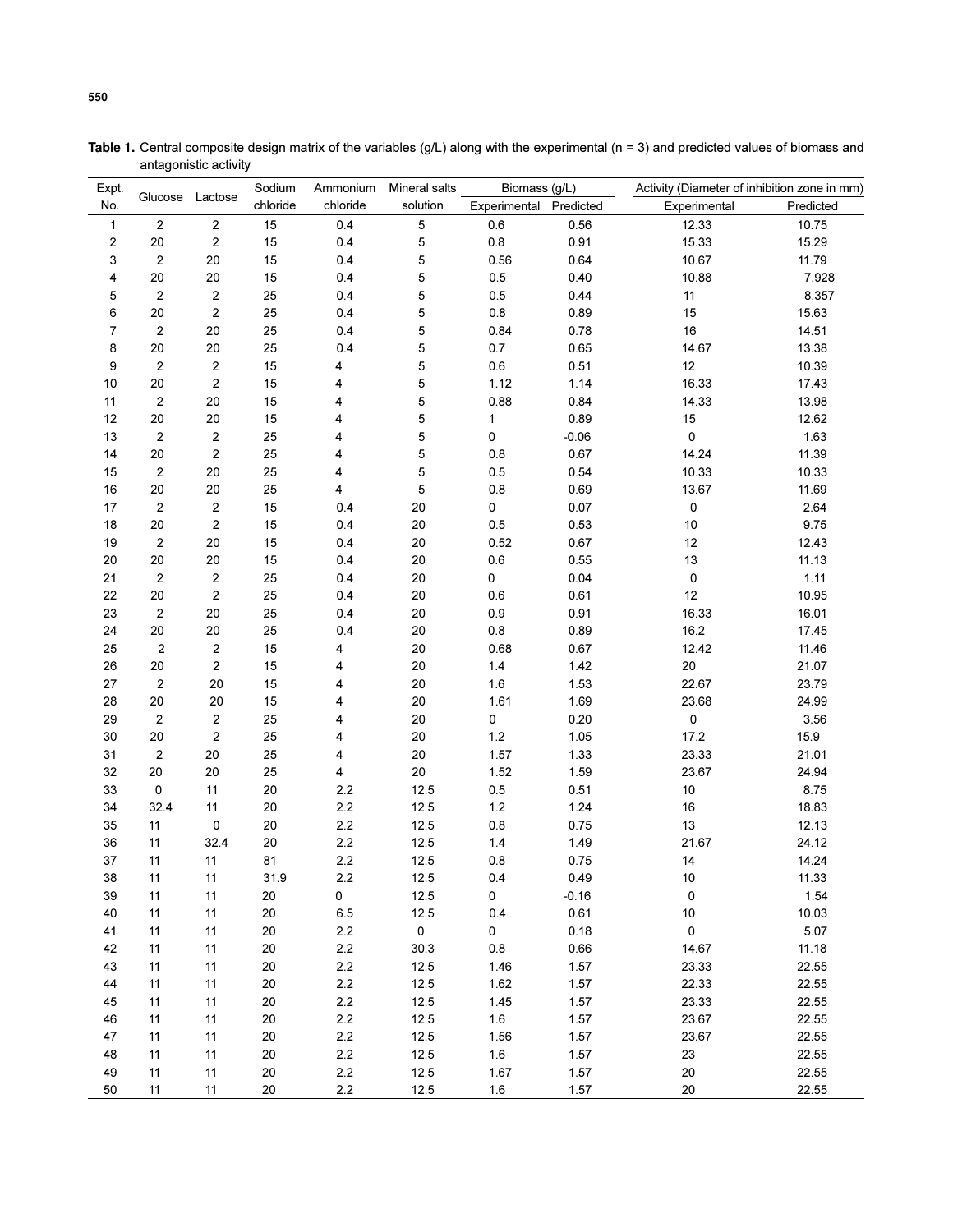Table 2. Analysis of variance (ANOVA) for the fitted quadratic polynomial model of biomass

| Source              | SS     | DF | МS    |      | <i>F</i> -value Probability $P > F$ |
|---------------------|--------|----|-------|------|-------------------------------------|
| Model               | 12.63  | 20 | 0.63  | 39.4 | < 0.0001                            |
| Residual<br>(error) | 0465   | 29 | 0.016 |      |                                     |
| I ack of fit        | 0423   | 22 | 0.019 | 3220 | 0.0586                              |
| Pure error          | 0.042  |    | 0.006 |      |                                     |
| Cor total           | 13 097 | 49 |       |      |                                     |

SS, Sum of squares; DF, degree of freedom; MS, mean square, CV = 14.6%,  $B^2 = 0.9645$   $B = 0.9821$ 

104, isolated from shrimp hatchery sea water inhibited a wide range of pathogenic Vibrio and Aeromonas spp. and suggested it as novel 'antagonistic probiotic' for shrimp larval rearing systems. Antagonistic compound production in general is affected by composition of medium and therefore medium optimization has been found to be important for the enhancement of bacteriocin production [19]. Accordingly in the present study primary screening of nutrients was done by conventional screening method and the final optimization was conducted by means of central composite design of RSM.

#### **Screening and Selection of Nutrients**

Variables such as glucose, lactose, ammonium chloride, and mineral salts solution were chosen for the study by 'one variable-at-a-time method' [20], and the range of sodium chloride concentration was taken from the previous study (data not shown). The minimum and maximum limits of the variables were, glucose:  $0.2 \sim 2\%$ , lactose:  $0.2 \sim 2\%$ , sodium chloride:  $1.5 \sim 2.5\%$ , ammonium chloride:  $0.04 \sim 0.4\%$ , and mineral salts solution:  $0.5 \sim 2\%$  (v/v). Other growth factors did not have any effect on biomass and activity.

#### **Medium Optimization and Empirical Modeling**

Central composite design matrix of the variables (glucose: A, lactose: B, sodium chloride: C, ammonium chloride: D, and mineral salts solution: E) along with the experimental (n  $=$  3) and predicted values of biomass and antagonistic activity are given in Table 1. The analysis of variance (ANOVA) of the quadratic regression model demonstrated that the model was highly significant ( $p < 0.0001$ ) for both biomass and activity (Tables 2 and 3). The model  $F$ -value was 39.4 for biomass and 19.4 for antagonistic activity.

The 'lack of fit value' was insignificant for both biomass and activity and the goodness of fit of the model was checked by coefficient of determination  $(R^2)$ .  $R^2$  was equal to  $0.9645$  in the case of biomass and  $0.9305$  in the case of activity. It can be expressed in percentage also and interpreted as the percent variability in the response in the given model. As per the model, sample variation of 96.45% for biomass and 93.05% for antagonistic activity was attributed to the independent variables and the model did not explain

Table 3. Analysis of variance (ANOVA) for the fitted quadratic polynomial model of antagonistic activity

| Source              | SS      | DF | MS.     |       | $F$ -value Probability $P > F$ |
|---------------------|---------|----|---------|-------|--------------------------------|
| Model               | 2201366 | 20 | 110 068 | 19404 | < 0.0001                       |
| Residual<br>(error) | 164.5   | 29 | 5672    |       |                                |
| I ack of fit        | 147 66  | 22 | 6.712   | 2 790 | 0.0834                         |
| Pure error          | 16838   |    | 2406    |       |                                |
| Cor total           | 236587  | 49 |         |       |                                |

SS, Sum of squares; DF, degree of freedom; MS, mean square, CV = 16.7%,  $B^2 = 0.9305$   $B = 0.9646$ 

only 3.55 and 6.95%, respectively, of the total variation. For biomass, correlation coefficient  $(R)$  was equal to 0.9821 and for activity 0.9646. A higher value of correlation coefficient  $(R)$  indicated a good agreement between experimental and predicted values of both biomass and antagonistic activity and thus suggesting a high significance of the model [21]. Adequate precision measures signal to noise ratio and, a ratio grater than 4 is desirable [12]. An adequate precision was obtained, 22.608 and 15.471 for biomass and activity respectively. In the case of biomass "Pred R-Squared" 0.8687 was in reasonable agreement with the "Adj R-Squared" of 0.94 and in the case of activity the "Pred R-Squared" of 0.7383 was in reasonable agreement with the "Adj R-Squared" of 0.8825.

The RSM gave the following regression equations for the biomass and antagonistic activity as a function of glucose (A), lactose (B), sodium chloride (C), ammonium chloride (D), and mineral salts solution (E).

Final equations in terms of coded factors are:

Biomass =  $+1.57+0.15A+0.16B-0.055C+0.16D+0.10E 0.12A<sup>2</sup>-0.080B<sup>2</sup>-0.17C<sup>2</sup>-0.24D<sup>2</sup>-0.20E<sup>2</sup>-0.15AB+0.026$  $AC+0.070AD+0.029AE+0.067BC+0.064BD+0.13BE-0.11$ CD+0.025CE+0.16DE  $(1)$ 

Activity =  $+22.55+2.12A+2.52B-0.61C+1.78D+1.28E 1.55A^{2}-0.78B^{2}-1.72C^{2}-2.96D^{2}-2.55E^{2}-2.10AB+0.68AC+0.$ 62AD+0.64AE+1.28BC+0.64BD+2.19BE-1.59CD+0.22CE+2.  $29DE$  $(2)$ 

Linear coefficients such as A (F-ratio 63.98 for biomass and 34.25 for activity), B (F-ratio 65.18 for biomass and 48.54 for activity), D (F-ratio 70.81 for biomass and 24.28 for activity), and E (F-ratio 27.92 for biomass and 12.59 for activity) and all quadratic coefficients  $[A<sup>2</sup>$  (F-ratio 53.45 for biomass and 23.47 for activity),  $B^2$  (F-ratio 22.17 for biomass and 5.99 for activity),  $C^2$  (F-ratio 98.26 for biomass and 29.14 for activity),  $D^2$  (F-ratio 198.14 for biomass and 85.96 for activity), and  $E^2$  (F-ratio 143.87 for biomass and 63.67 for activity)] were highly significant for both biomass and activity. This suggested that glucose (A), lactose (B), sodium chloride (C), and mineral salts solution (E) had direct influence on both biomass production and antagonistic activity. Moreover they can act as limiting factors and minor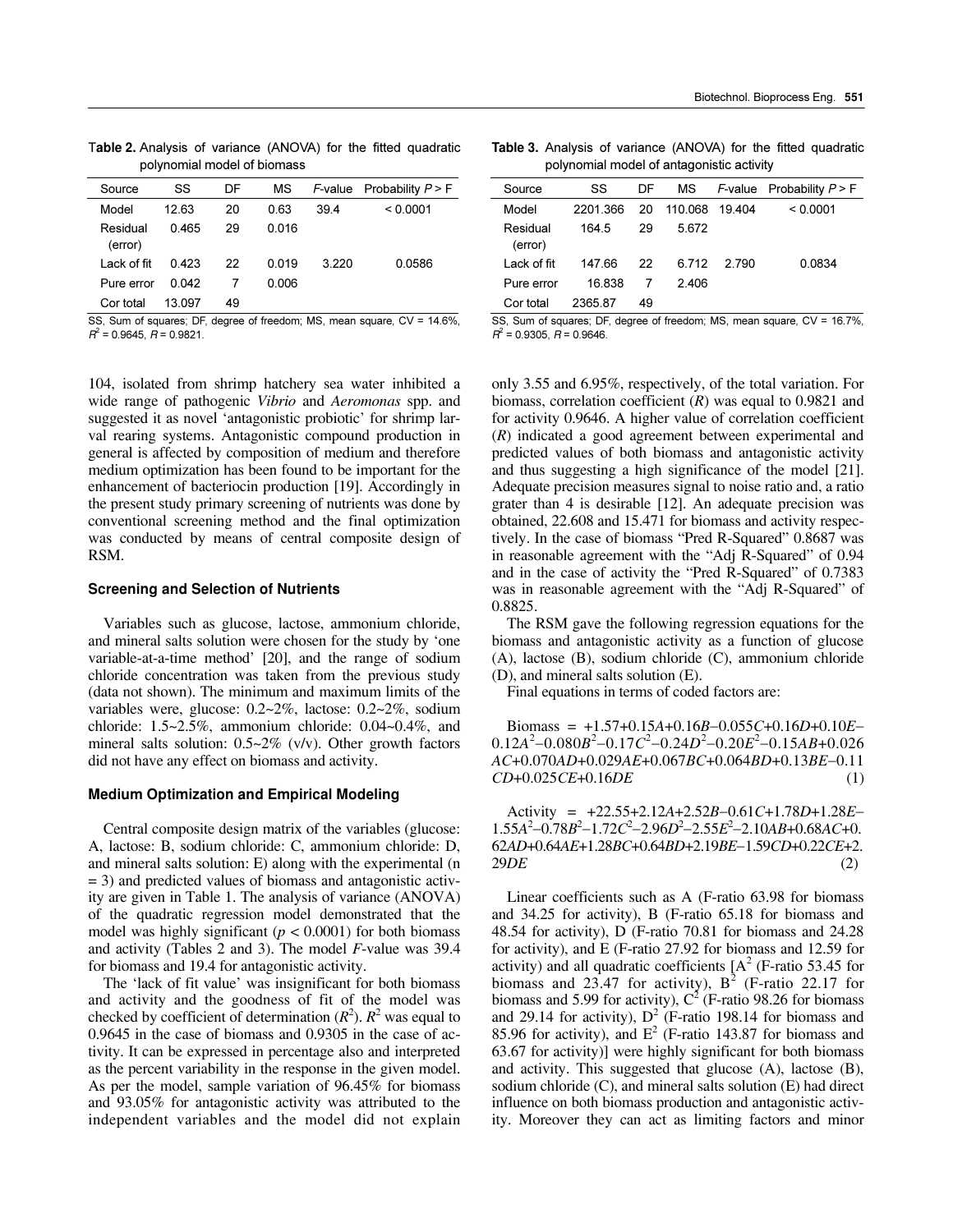

Fig. 1. Interaction of nutrients on biomass (g/L) of Micrococcus MCCB 104. Interaction of (A) glucose and lactose. (B) glucose and ammonium chloride, (C) lactose and sodium chloride, (D) lactose and ammonium chloride, (E) lactose and mineral salt solution, (F) ammonium chloride and mineral solution, and (G) sodium chloride and ammonium chloride, when other factors are kept at their optimum.

variations in their concentration may alter the biomass production and antagonistic activity as suggested by De Vuyst and Vandamme [22,23] with respect to nisin production which was affected by the source of carbon, nitrogen, and phosphorus. However, the linear coefficient C was found to be significant for biomass only (F-ratio 8.24 for biomass and 2.86 for activity).

The interaction coefficients such as AB (F-ratio 42.7), AD (F-ratio 9.78), BC (F-ratio 9.1), BE (F-ratio 34.06), CD (F- ratio 24.71), and DE (F-ratio 53.94) were significant model terms for biomass and in the case of activity AB (F-ratio 24.9), BC (F-ratio 9.23), BE (F-ratio 26.95), CD (F-ratio 14.32), and DE (F-ratio 29.7) were the significant model terms. This observation suggested that in the case of biomass production, lactose exhibited significant interaction with all other ingredients and for antagonistic activity it showed interaction with glucose, sodium chloride, and mineral salts solution. However, glucose showed interaction with only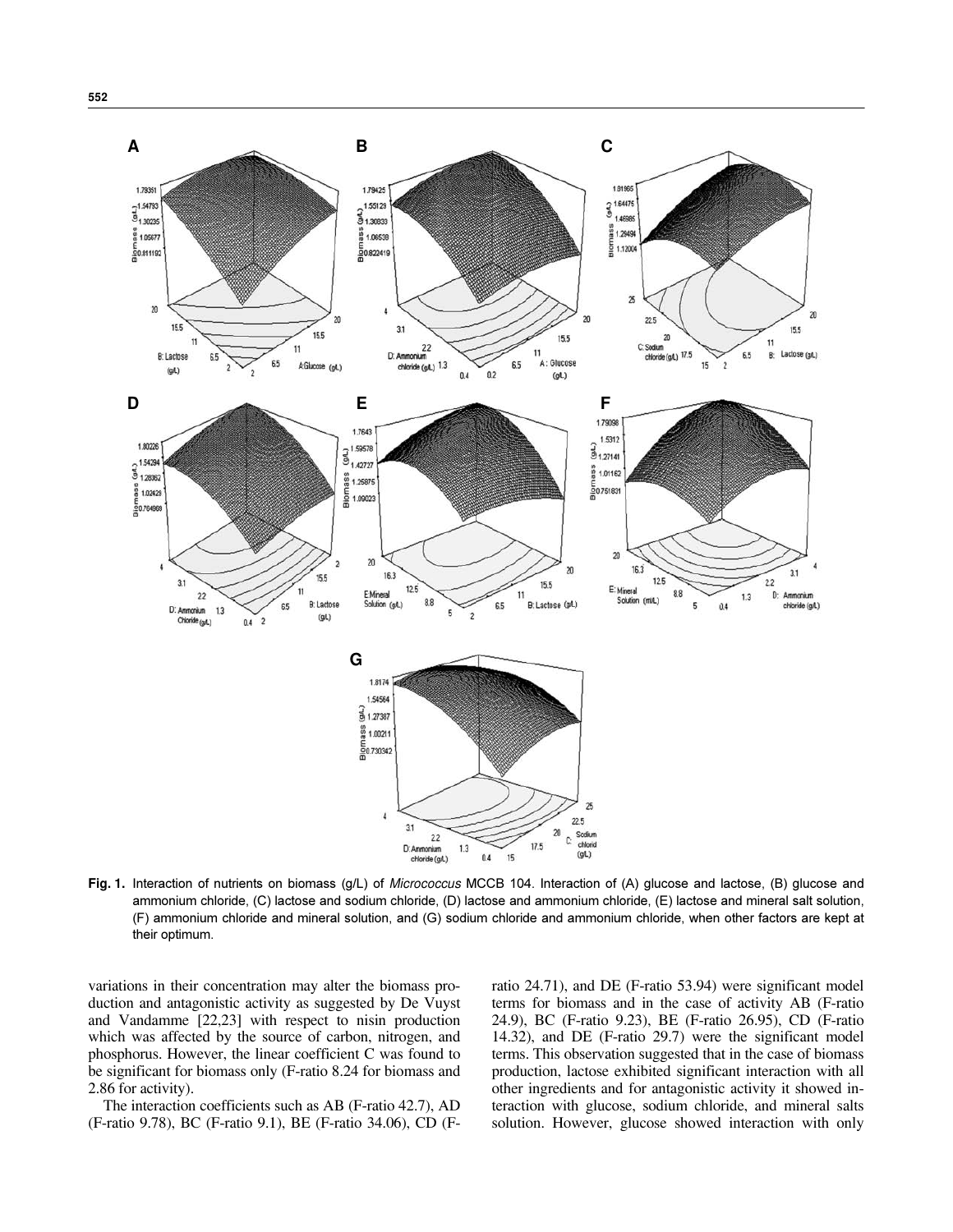

Fig. 2. Interaction of nutrients on antagonistic activity (g/L) of Micrococcus MCCB 104. Interaction of (A) glucose and lactose, (B) lactose and sodium chloride, (C) lactose and mineral salt solution, (D) sodium chloride and ammonium chloride, and (E) ammonium chloride and mineral salt solution, when other factors are kept at their optimum.

lactose for both biomass and antagonistic activity. This indicated that lactose played an important role for both biomass production and antagonistic activity compared to glucose. Kim et al. [19] reported that highest growth of a bacteriocin producing *Micrococcus* sp. was in a medium containing both lactose and glucose. However, they observed maximum bacteriocin (Micrococcocin) production in MRS medium supplemented with lactose.

Effect of interaction of varying concentrations of glucose and lactose, glucose and ammonium chloride, lactose and sodium chloride, lactose and ammonium chloride, lactose and mineral salts solution, sodium chloride and ammonium chloride on biomass production when all other parametres at optimum are presented in Figs.  $1A~1G$ . The interaction between nutrients and their effect on antagonistic compound production were also studied (Figs.  $2A~2E$ ). The response surface plot of biomass showed similar pattern with that of antagonistic activity indicating a strong correlation between them [24]. Moreover, optimum concentration of the carbon, nitrogen sources and growth factors for both biomass and antagonistic activity, obtained from the regression equations, was glucose 17.4 g/L, lactose 17 g/L, sodium chloride 16.9  $g/L$ , ammonium chloride 3.3  $g/L$ , and mineral salt solution 18.3 g/L. This observation suggested that the antagonistic activity was growth depended as suggested by Kim et al.  $[19]$ .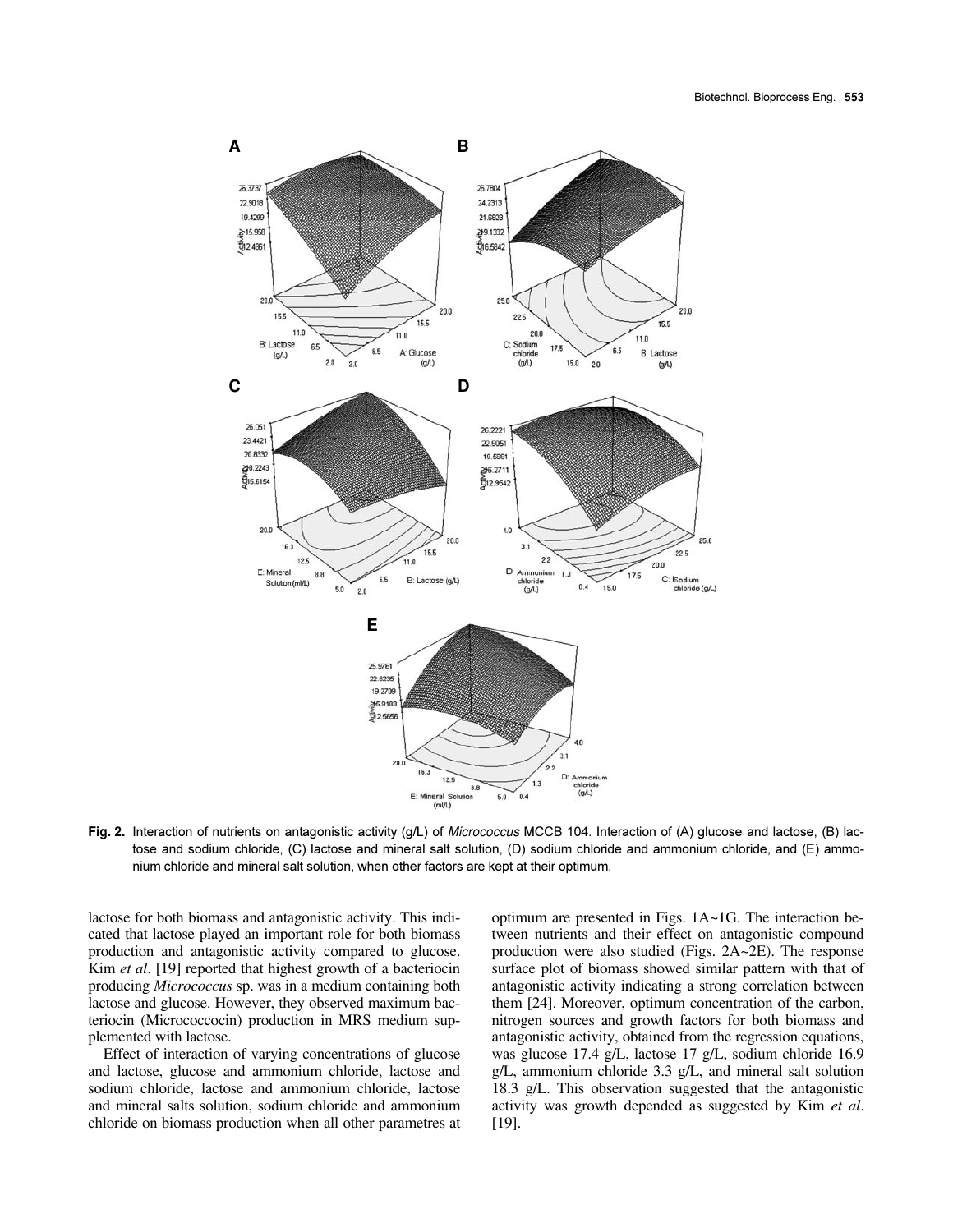#### **Validation of the Model**

The predicted concentrations of ingredients of the medium from the regression equations (Eqs. 1 and 2) were same for both biomass and antagonistic activity *i.e.*, glucose 17.4 g/L, lactose 17 g/L, sodium chloride 16.9 g/L, ammonium chloride 3.3 g/L, and mineral salt solution 18.3 mL/L. At these conditions the predicted biomass was  $1.7$  g/L and activity in terms of halo zone was 24.5 mm. The experimental values were  $1.83 \pm 0.04$  g/L for biomass production and  $24.33 \pm 0.6$ mm diameters for halo zone. Moreover, in the above composition of the medium designed using response surface methodology biomass could be increased by 5.26% and antagonistic activity by 28.29% compared to the medium composition derived based on conventional 'one at a time' method.

## **CONCLUSION**

The study suggested that central composite design of RSM was reliable for optimizing culture media for antagonistic probiotics used in aquaculture. Among the medium components tested glucose, lactose, sodium chloride, and mineral salts solution can act as limiting factors and minor variations in their concentration may alter the biomass production and antagonistic activity. The optimum concentration of ingredients for both biomass and antagonistic activity were glucose  $(17.4 \text{ g/L})$ , lactose  $(17 \text{ g/L})$ , sodium chloride  $(16.9 \text{ g/L})$ , ammonium chloride  $(3.3 \text{ g/L})$  and mineral salts solution (18.3 mL/L). The growth medium designed for  $Mi$ *crococcus* MCCB 104 shall find commercial application as it supports enhanced biomass production and antagonistic activity.

**Acknowledgements** This study was funded by Department of Ocean Development, New Delhi, India under project number DOD/11/MRDF/4/3/UNI/97(p-8). The first author thanks DOD for fellowship. The assistance rendered by Mr. H. Krishna Iyer, Scientist (Rtd.), Central Institute of Fisheries Technology, Kochi, India is thankfully acknowledged.

Received July 12, 2007; accepted September 6, 2007

## **REFERENCES**

- 1. Karunasagar, I., R. Pai, G. R. Malahti, and I. Karunasagar (1994) Mass mortality of Penaeus monodon larvae due to antibiotic-resistant Vibrio harveyi infection. Aquaculture 128: 203-209.
- 2. Abraham, T. J. and R. Manley (1995) Luminous and non-luminous Vibrio harveyi associated with shell disease in cultured Penaeus indicus. J. Aqua. Trop. 10: 273-276.
- 3. Singh, I. S. B., P. Lakshmanaperumalsamy, and D. Chandramohan (1998) Bacterial flora of pond reared

Penaeus indicus (Milne Edwards). J. Aqua. Trop. 13: 133-142.

- 4. Abraham, T. J., R. Manley, R. Papanippan, and K. Dhevendran (1997) Pathogenicity and antibiotic sensitivity of luminous Vibrio harveyi isolated from diseased penaeid shrimp. *J. Aqua. Trop.* 12: 1-8.
- 5. Tendencia, E. A. and L. D. de la Pena (2001) Antibiotic resistance of bacteria from shrimp ponds. Aquaculture 195: 193-204.
- 6. Verschuere, L., G. Rombaut, P. Sorgeloos, and W. Verstraete (2000) Probiotic bacteria as biological control agents in aquaculture. Microbiol. Mol. Biol. Rev. 64: 655-671.
- 7. Irianto, A. and B. Austin (2002) Probiotics in aquaculture. J. Fish Dis. 25: 633-642.
- 8. Jayaprakash, N. S., S. S. Pai, A. Anas, R. Preetha, R. Philip, and I. S. B. Singh (2005) A marine Micrococcus MCCB104 antagonistic to vibrios in prawn larval rearing systems. Dis. Aquat. Organ. 68: 39-45.
- 9. Leal-Sanchez, M. V., R. Jimenez-Diaz, A. Maldonado-Barragan, A. Garrido-Fernandez, and J. L. Ruiz-Barba (2002) Optimization of bacteriocin production by batch fermentation of Lactobacillus plantarum LPCO10. Appl. Environ. Microbiol. 68: 4465-4471.
- 10. Beg, Q. K., V. Sahai, and R. Gupta (2003) Statistical media optimization and alkaline protease production from Bacillus mojavensis in a bioreactor. Process Biochem. 39: 203-209.
- 11. Adinarayana, K., P. Ellaiah, B. Srinivasulu, R. Bhavani Devi, and G. Adinarayana (2003) Response surface methodological approach to optimize the nutritional parameters for neomycin production by Streptomyces *marinensis* under solid-state fermentation. *Process Bio*chem. 38: 1565-1572.
- 12. Wang, Y.-X. and Z.-X. Lu (2004) Statistical optimization of media for extracellular polysaccharide by Pholiota squarrosa (Pers. ex Fr.) Quel. AS 5.245 under submerged cultivation. *Biochem. Eng. J.* 20: 39-47.
- 13. Xiong, C., C. Shouwen, S. Ming, and Y. Ziniu (2005) Medium optimization by response surface methodology for poly-y-glutamic acid production using dairy manure as the basis of a solid substrate. Appl. Microbiol. Biotechnol. 69: 390-396.
- 14. Sambrook, J. and D. W. Russell (2001) Molecular Cloning: A Laboratory Manual. 3ed ed., pp. A2-2. Cold Spring Harbor Laboratroy Press, Cold Spring Harbor, NY, USA.
- 15. Oliver, J. D. (1982) Taxonomic scheme for the identification of marine bacteria. Deep Sea Res. 29: 795-798.
- 16. Guerra, N. P. and L. Pastrana (2002) Nisin and pediocin production on mussel-processing waste supplemented with glucose and five nitrogen sources. Lett. Appl. Microbiol. 34: 114-118.
- 17. Pridmore, D., N. Rekhif, A. C. Pittet, B. Suri, and B. Mollet (1996) Variacin, a new lanthionine-containing bacteriocin produced by Micrococcus varians: comparison to the lacticin 481 of *Lactococcus lactis*. Appl. Environ. Microbiol. 62: 1799-1802.